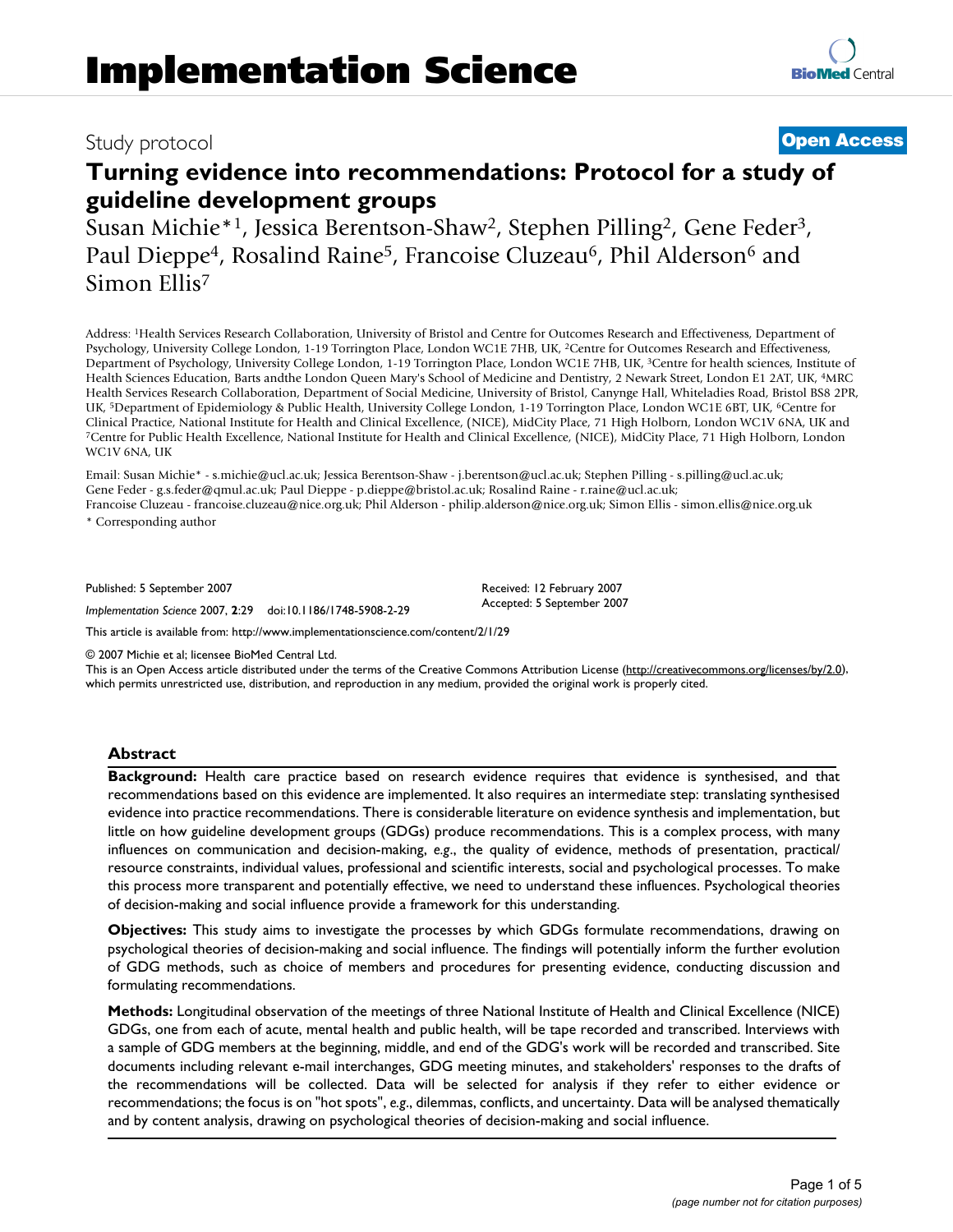### **Background**

Widespread claims of evidence-based clinical practice are premised on development of recommendations based on research evidence. Using research evidence to inform practice requires three stages: synthesising evidence, translating evidence into recommendations, and implementing recommendations in practice. There is considerable literature on the processes of synthesising evidence, and of implementing recommendations, but little on how evidence is translated into recommendations. The model of guideline development adopted by the National Institute for Health and Clinical Excellence (NICE) in the United Kingdom involves a Guideline Development Group (GDG) comprising academic, professional, and lay representatives from relevant disciplines and practices. Groups meet between three and fifteen times to consider evidence and recommendations. Their face-to-face and e-mail discussions are informed by: Verbal and written presentation of research evidence by systematic reviewers and health economists as well as contextual evidence from co-opted experts; comments on the evidence and draft recommendations by stakeholders; and comments and advice by NICE internal review teams.

Despite the stated evidence base of guideline recommendations, there is little information about the relationship between research evidence and recommendations. A study of 15 clinical guidelines on Type 2 diabetes from 13 countries found that research evidence is not necessarily the most powerful influence on the content of recommendations [1]. The investigators found little overlap between guidelines in the evidence used: only 18% of citations were shared with any other guideline, and only 1% appeared in six or more guidelines. Despite this, there was a high degree of consensus about recommendations about clinical care. Very different results were found in a study of two independent expert panels formulating appropriateness criteria for investigation of patients with angina. Given the same evidence summary and using a formal consensus process, the two groups showed only moderate agreement in their recommendations, with a two fold difference in their estimates of under-use for investigations in some subgroups of patients (Hemingway, *et al*., personal communication).

There is often no explicit framework for the conduct of the discussion or decision-making within GDGs. There are various possible influences on group discussion and decisions, *e.g*., the quality of evidence, the methods of presentation of the evidence, evaluation of different types of evidence, weight given to economic evidence, practical/ resource constraints, opportunity costs, values (implications for inequalities), degree of change required by the recommendations, professional and scientific interests, potential direct or indirect financial interests [2,3], and

the knowledge and experience of the group members in evidence evaluation and synthesis. Additionally, social and psychosocial processes within small groups (*e.g*. status, conformity and compliance) may influence guideline development [4]. Several tensions within this process have been reported: The extent to which recommendations should reflect contextual experience rather than just research evidence; the extent to which practical constraints should shape recommendations; and whether more evidence is needed to stop current practice than to start something new. A recent study using formal consensus methods for clinical guidelines found that half of group judgments did not agree with the research evidence. Where clinical experience and beliefs were not consistent with research evidence, the experience and beliefs seemed to take precedence [5].

There are calls for greater transparency about the processes of synthesising research and other evidence and of translating these into recommendations, but how best to do this is unclear. There are also calls for current practice to be changed to briefer, more structured deliberations [6]. However, changing future practice should be informed by understanding current practice.

Communication with experts in the field and subsequent literature searches identified four studies that have analysed GDG processes. A pilot study has examined normative influences on guideline construction, although it was unclear what were "normative influences" [7]. Pagliari and Grimshaw analysed social interaction between members and amount of communication according to professional status, and found more communication amongst higher status professionals [8]. A sociological analysis of the structure and organisation of group processes found four domains of group reasoning: the scientific quality of evidence, the practical basis of recommendations, political implications of recommendations, and the quality of the process that evaluated evidence and formulated recommendations [9,10].

The current study aims to build on this work by drawing on psychological theories of decision-making and social influence in describing and analysing how issues in these areas are resolved, with a goal of identifying good practice. It will do this across three health care settings (acute health, mental health and public health).

#### **Aims**

To investigate the processes by which GDGs formulate recommendations on the basis of the research evidence they receive, using psychological theory to guide data analysis.

The main questions to be addressed concern: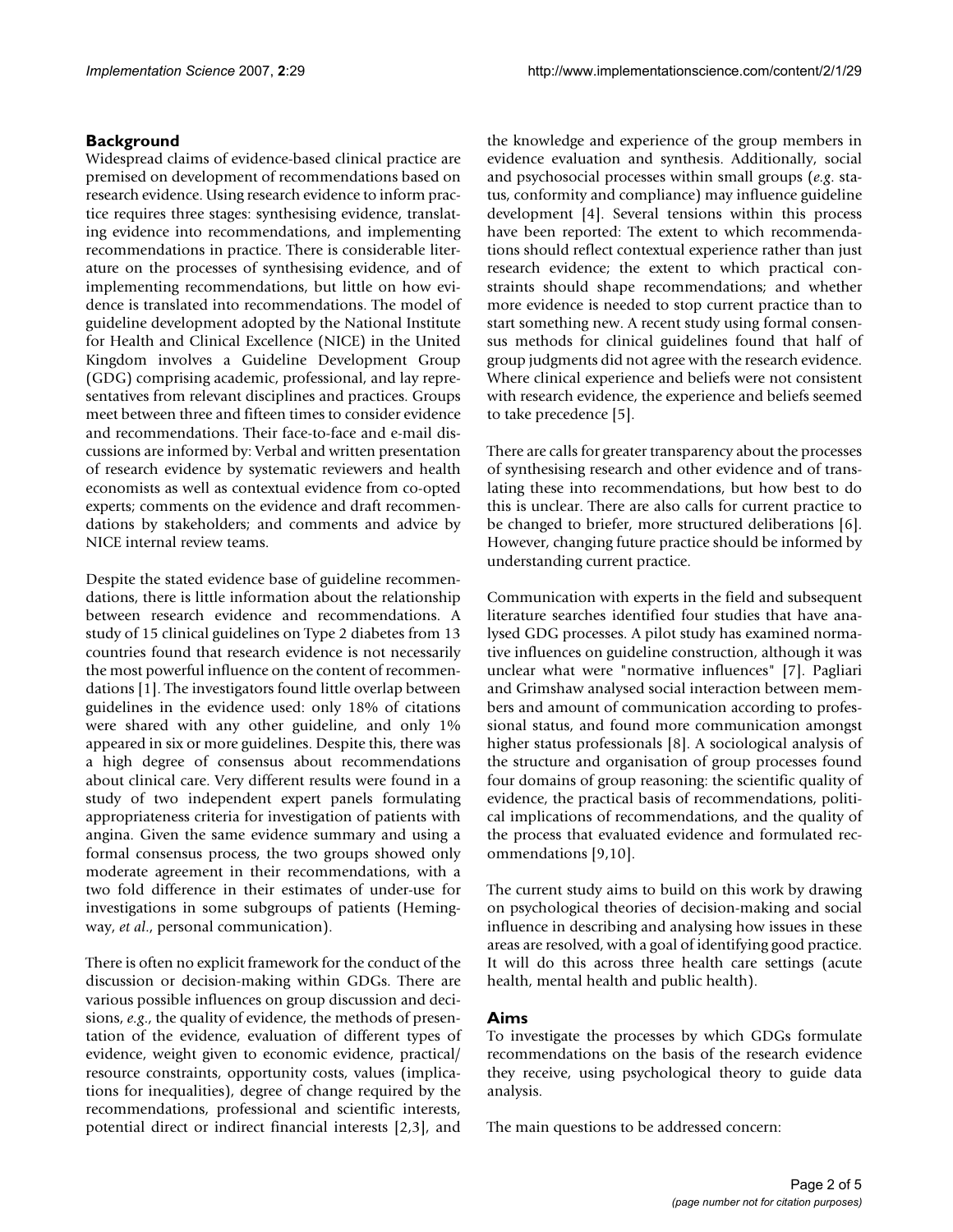1. Who? Who has most influence, demonstrates particular approaches

2. How? What strategies are used in considering evidence and in formulating recommendations

3. Why? What beliefs about the purpose and nature of evidence and recommendations may explain these strategies

4. With what result? GDG members views about the quality of GDG process and outcome; objective quality indicators of the recommendations, *e.g*., clarity, comprehensibility.

# **Methods**

### *Study design*

A longitudinal observation study of the development of national guideline practice recommendations, from the first to last GDG meeting.

### *Participants*

The first NICE GDG to start from November 2006 in each of three areas of health care, acute health, mental health and public health, will be selected. The GDGs participating in the study are not specified in order to protect anonymity of the members.

#### *Data collection*

Data will be collected from several sources:

#### *Meetings*

Meetings of GDGs and their topic group will be tape recorded and transcribed. Using an ethnographic approach, a researcher will attend meetings, take fieldnotes, and make observations. Members will be asked to introduce themselves by name and role at the beginning of each meeting to assist in their identification. The researcher will position herself in a place that is as unobtrusive as possible, but that will allow identification of speakers and a view of members' facial expressions. Not all meeting recordings will be transcribed and analysed. A pre-validated process will be used to identify the key exchanges and interactions relating to recommendations and evidence. Data from the pilot study is being used to develop criteria for this process.

Site documents include relevant e-mail interchanges, GDG meeting minutes, and stakeholders' responses to draft recommendations. Given the large number of emails that each GDG may generate, the research group will use the pilot study to develop a "key word" search approach to filter the site documents on the basis of their relevance to evidence and recommendations.

#### *Individual interviews*

Following the first GDG meeting, the researcher will select a purposive sample for interviews from the different constituencies in the group (*i.e*., service providers, academics, practitioners, service users, systematic reviewers, NICE project team and chair). A selection of group members, representing different levels of involvement, will be interviewed at the beginning, middle, and end of the GDG process. Higher order interview questions have been developed to investigate GDG members' perceptions of the factors influencing their thinking and decisions about recommendations (additional file 1). These higher order questions will be mapped to specific incidences from each guideline meeting (identified by the researcher) in order to ensure the interviews are specific and focussed. Interviews will be audiotaped and transcribed.

#### *Group interviews*

The findings from the GDG discussions and interviews will be presented to GDGs for their comments to inform the face "validity" of the findings as well as any implications of the findings for future practice. The findings will be presented and responses sought first by e-mail to GDG members, followed by a discussion with the GDG as a whole. This will allow less vocal GDG members to input their views, while also enabling group interaction.

#### *Stakeholders' comments*

These are collected routinely and presented to the GDG.

Contextual influences may occur during the study period, *e.g*., high profile media or scientific publications. If these are discussed within the context of any GDG, they will be highlighted in the analysis.

#### *Piloting*

The above procedures – gaining consent, the GDG observation, transcript analysis, collection and use of e-mail data – were piloted in September 2006 on a GDG that was considered by NICE members of the study steering group to be fairly representative.

#### *Data analysis*

Data will be selected if they refer to either evidence or recommendations; the focus will be on "hot spots", *e.g*., dilemmas, conflicts, and uncertainty. Selected transcript excerpts will be analysed thematically and by content analysis. The analysis of the transcripts and other data will draw upon a number of different theories, including group decision-making [11,12] and communication/persuasion [13] theories. In consensual group decision-making (such as that occurring in NICE GDGs), it is assumed that there are background factors at play in the group's decision-making processes beyond the expression of mere individual preferences. These background factors include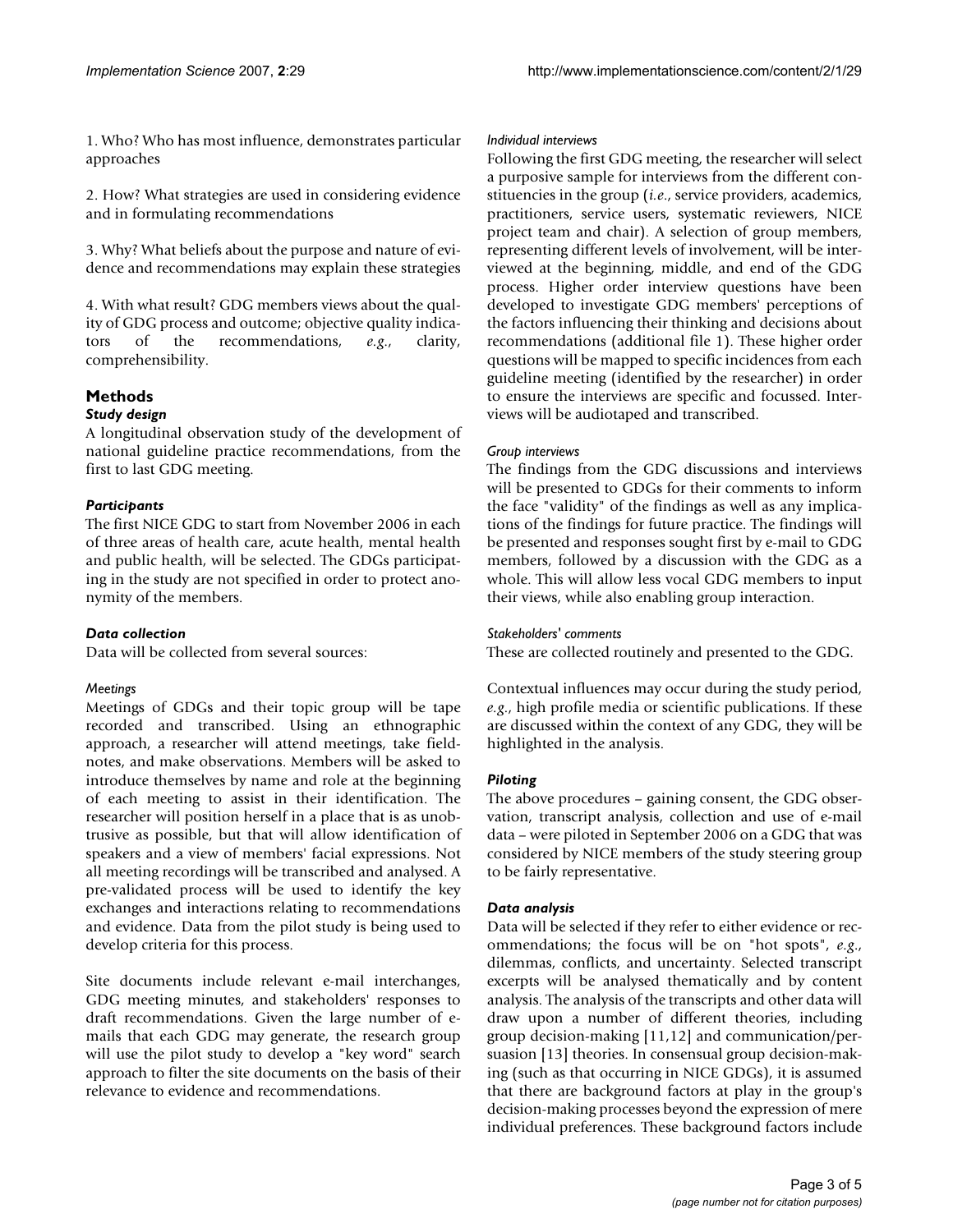cognitive and affective components that are shared among the group during the decision-making process [11]. Such components include majority/plurality processes (the degree to which members' preferences about information and evidence are shared socially), group polarisation (processes by which extremes in an individual's preference will be exaggerated when the group's preferences are combined), procedural manipulation (the manipulation of group preferences presenting information in a specific order or manner), and the common knowledge effect (where shared information is more likely to be discussed within a group than unshared information). Specific features of communication and the process of persuasion may influence how GDGs translate evidence into recommendations. The elaboration likelihood model of persuasion [13] suggests that when individual group members are subject to persuasive messages from others in their group with specific agendas, their ability and desire to cognitively elaborate on that message may influence the process and outcomes of decisions about the evidence.

In data analyses, discrepancies between reported and observed processes will be highlighted, as will any areas of tension or difficulty. Case studies will be systematically identified and analysed within the development process, *e.g*., uncontroversial translation of evidence into recommendations; lack of evidence for a practice but recommendation for it; clear evidence but no associated recommendation made; mixed evidence and no recommendation; and mixed evidence and recommendation made.

A variety of published GDG recommendations will be used to develop a reliable measure of recommendation clarity, *e.g*., readability, perceived comprehensibility, specificity and avoidance of ambiguity, and building on prior research [14,15].

#### *Deliverables*

The primary deliverable for the study will be a set of recommendations, including the composition of GDGs, the presentation of evidence, and discussion of recommendations to aid transparent decision-making and reporting in GDGs.

#### *Data management*

A signed confidentiality agreement between the researchers, NICE, and the GDG chairs specify which GDG documents will be accessed, where they will be kept and reviewed, storage/disclosure, and access to data. Data will be anonymised as much as possible, and individuals will be given the opportunity to see draft reports to satisfy themselves about anonymity.

### *Ethics*

The study received ethics approval from the Research Ethics Committee of the UCL Psychology Department (ref: 0819/001). A study information sheet (additional file 2) will be provided to all GDG members before their first GDG meeting, and informed consent (additional file 3) will be sought for use of the following data: transcripts of GDG discussions, site documents (minutes arising out of the GDG meetings, e-mail exchanges about GDG business between GDG members, and draft versions of the recommendations), interviews with GDG members, and feedback focus groups of GDG members to comment on findings from the transcripts, e-mails, and interviews. Comments from non-consenting GDG members will not be transcribed.

# **Competing interests**

SM, JBS, PD and RR declare that they have no competing interests. GF has been paid to chair two NICE guideline development groups and one guideline development group by Weleda. FC, PA and SE advise on the methodology used for developing clinical guidelines at NICE.

# **Authors' contributions**

SM conceived and developed the study, drafted the study protocol, and leads its implementation. SM helped to draft the manuscript. JBS coordinates the ongoing study, collected and analysed pilot data, and helped to draft the manuscript. SP, GF, PD, RR, FC, PA, and SE are members of the Study Steering Group, and have contributed to the development of the protocol. All authors read and approved the final manuscript.

# **Additional material**

# **Additional file 1**

*Draft Interview Questions. These are the core questions that were adapted for interviews with Guideline Development Group members.* Click here for file [\[http://www.biomedcentral.com/content/supplementary/1748-](http://www.biomedcentral.com/content/supplementary/1748-5908-2-29-S1.pdf) 5908-2-29-S1.pdf]

# **Additional file 2**

*Study Information Sheet. This is the information sheet about the study given to eligible participants.* Click here for file

[\[http://www.biomedcentral.com/content/supplementary/1748-](http://www.biomedcentral.com/content/supplementary/1748-5908-2-29-S2.pdf) 5908-2-29-S2.pdf]

# **Additional file 3**

*Study Consent Form. This is the consent form that participants signed.* Click here for file [\[http://www.biomedcentral.com/content/supplementary/1748-](http://www.biomedcentral.com/content/supplementary/1748-5908-2-29-S3.pdf) 5908-2-29-S3.pdf]